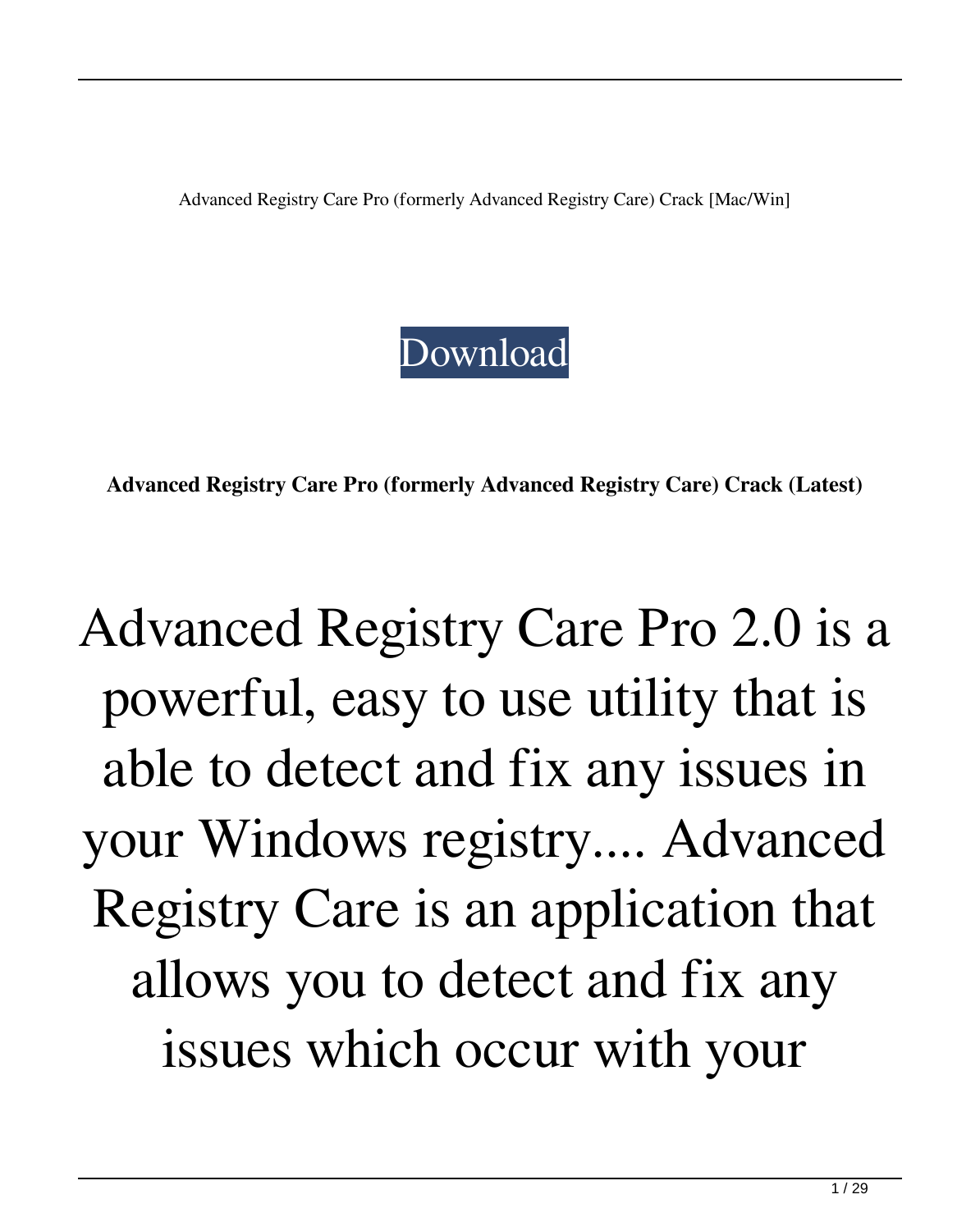Windows registry keys, in order to speed up the performance level of your system. The interface of the tool is clean and intuitive. So, you can look into ActiveX, OLE and COM entries, application paths, empty registry keys, file extensions, the help section and invalid file associations. But Advanced Registry Care can also scan the system for invalid shortcuts, most recently used files, shared DLL sections, the sound section, start menu items,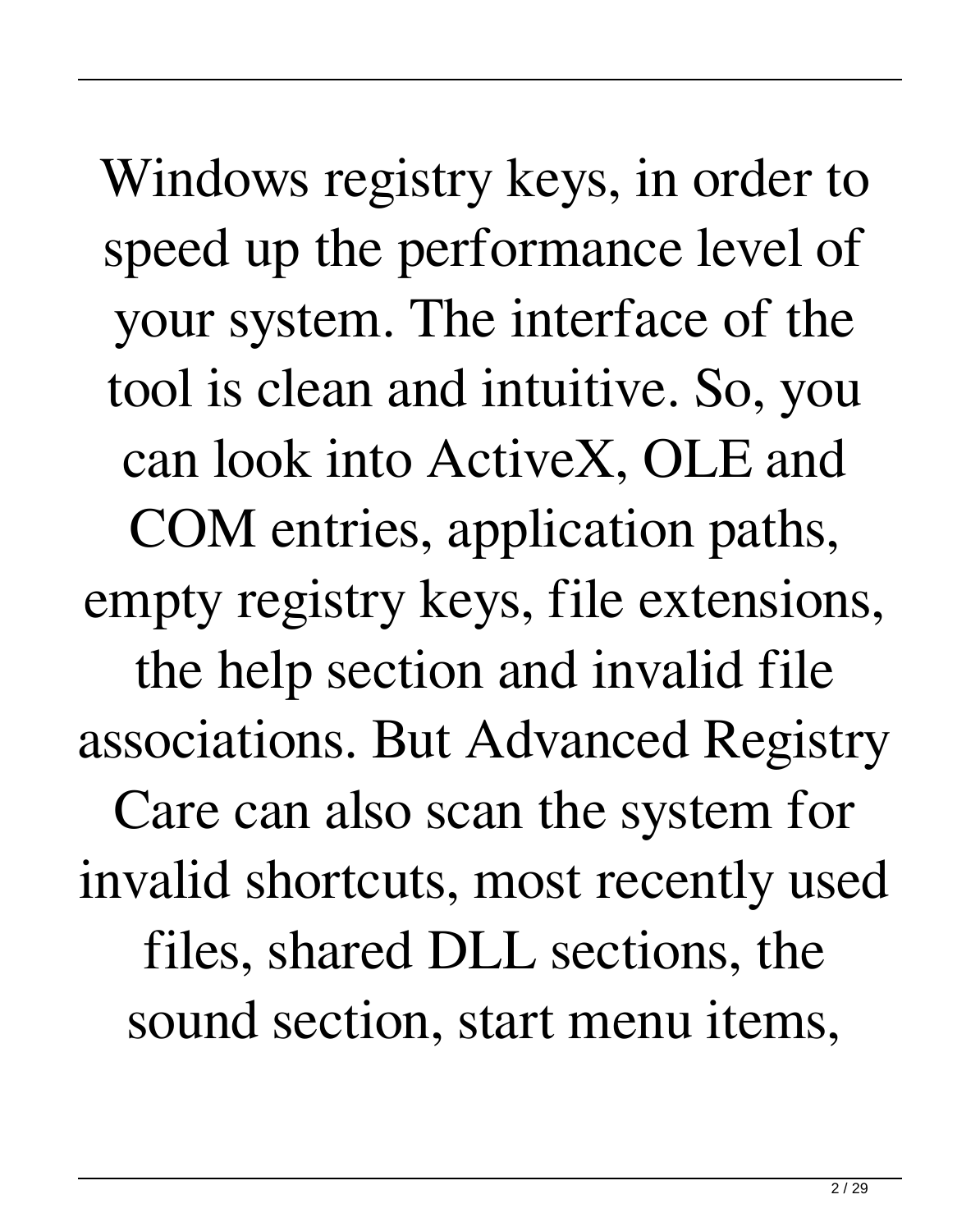startup programs, system services and software settings, uninstall entries and user software options.

Once the scanning process is completed, you can check out the type, description and location of each problem. Simply select which keys you want to fix and let Advanced Registry Care take care of the rest. Furthermore, you can backup and restore the registry, as well as optimize its size. The application takes up a moderate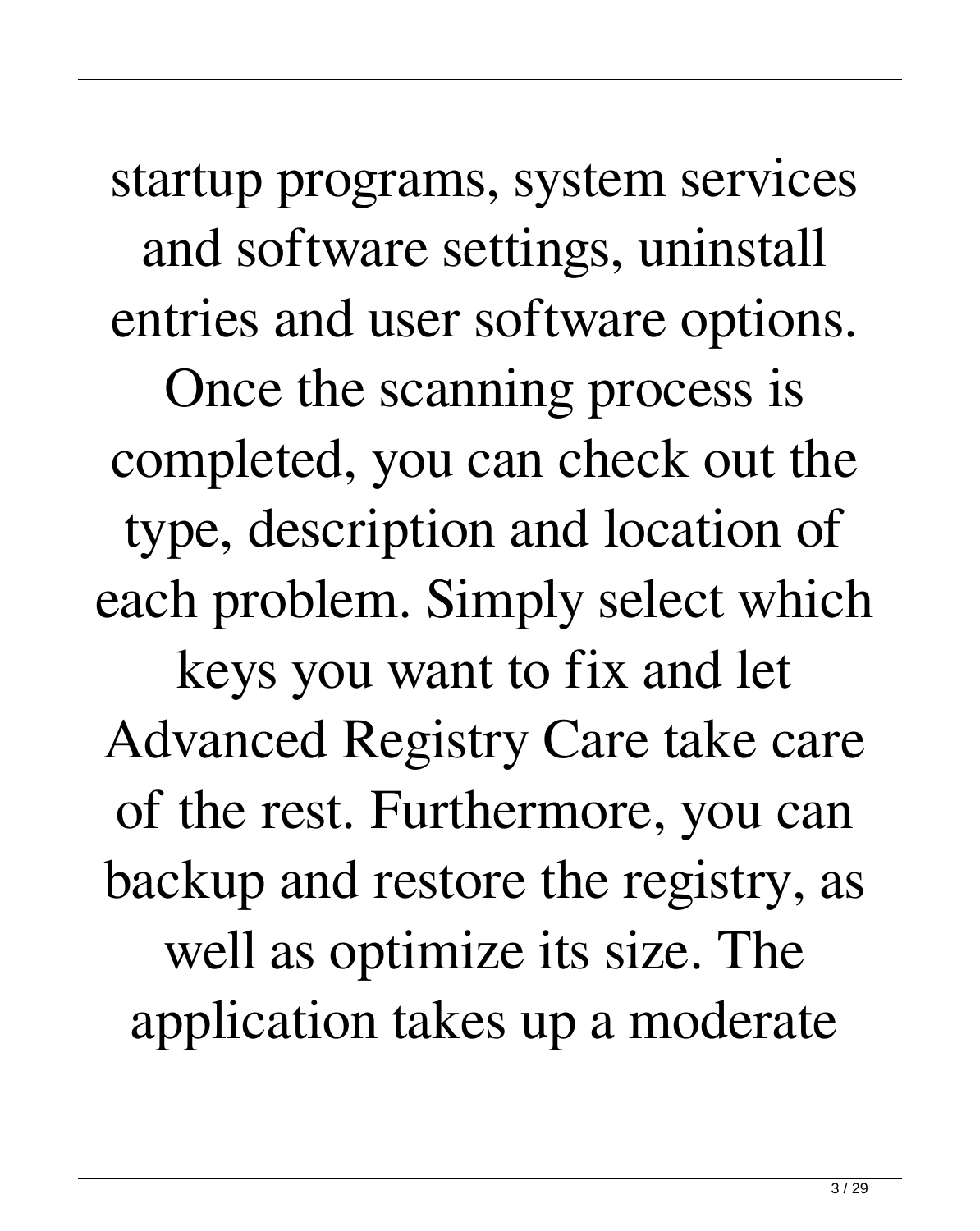amount of system resources, can guide you to a well-written help file with snapshots online, quickly finishes a task and didn't freeze, crash or pop up errors during our tests. However, you cannot create an exclusion list or schedule a task. But, even so, Advanced Registry Care comes packed with the necessary and suffice elements for repairing invalid registry entries and we strongly recommend it to all users. Advanced Registry Care Pro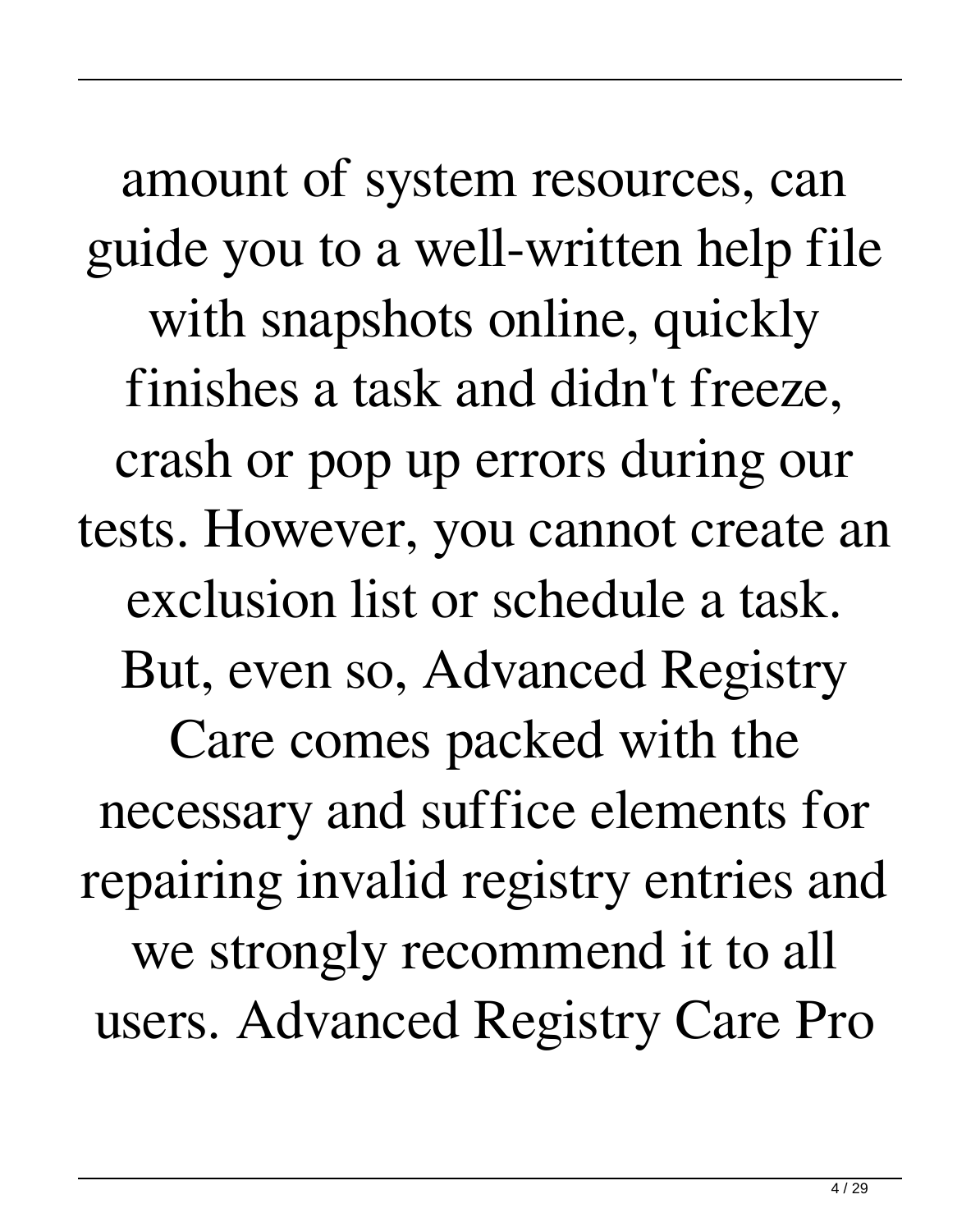(formerly Advanced Registry Care) Cracked 2022 Latest Version Description: Advanced Registry Care Pro 2.0 is a powerful, easy to use utility that is able to detect and fix any issues in your Windows registry.... Advanced Registry Care Pro 2.0 - WINDOWS 7 Advanced Registry Care Pro 2.0 is an application that allows you to detect and fix any issues which occur with your Windows registry keys, in order to speed up the performance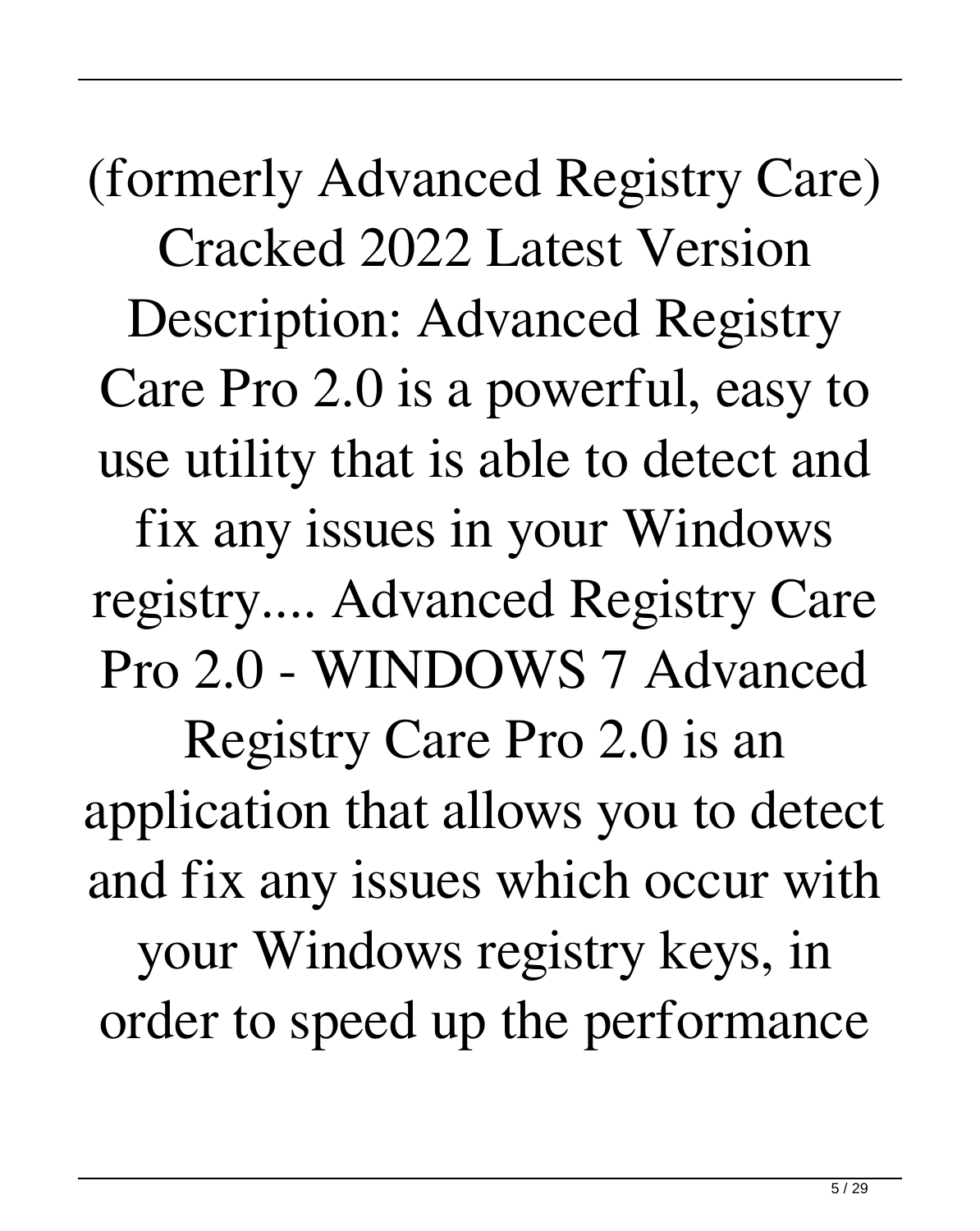level of your system. The interface of the tool is clean and intuitive. So, you can look into ActiveX, OLE and

COM entries, application paths, empty registry keys, file extensions, the help section and invalid file associations. But Advanced Registry Care can also scan the system for invalid shortcuts, most recently used files, shared DLL sections, the sound section, start menu items, startup programs, system services and software settings, uninstall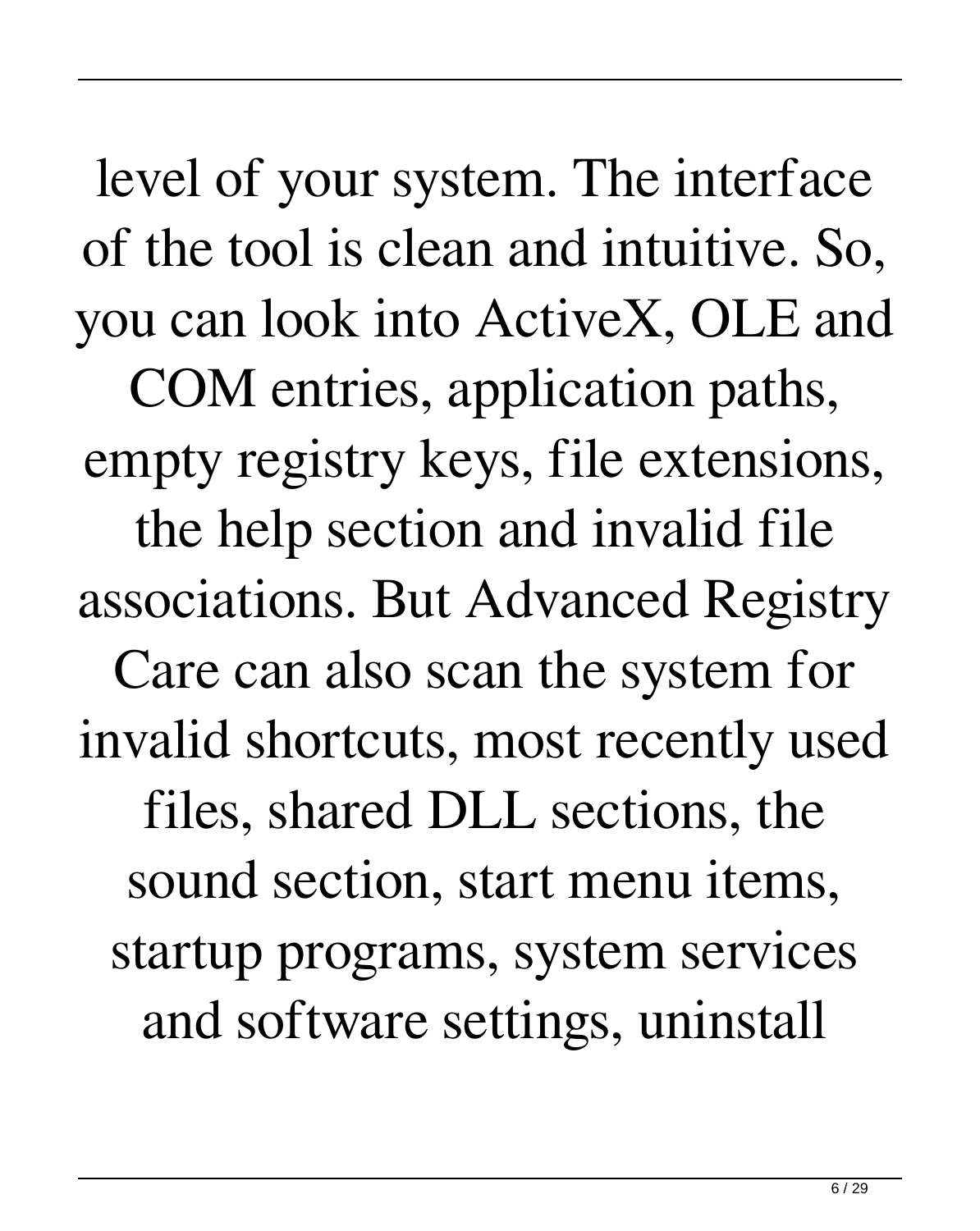## entries and user software options. Once the scanning process is completed, you can check out the type, description

**Advanced Registry Care Pro (formerly Advanced Registry Care) Product Key [Latest] 2022**

- Detects invalid registry keys, invalid values, missing and broken references to other registry keys - Eliminates invalid start menu items, shortcuts, links, DLLs, services, executable files and other programs.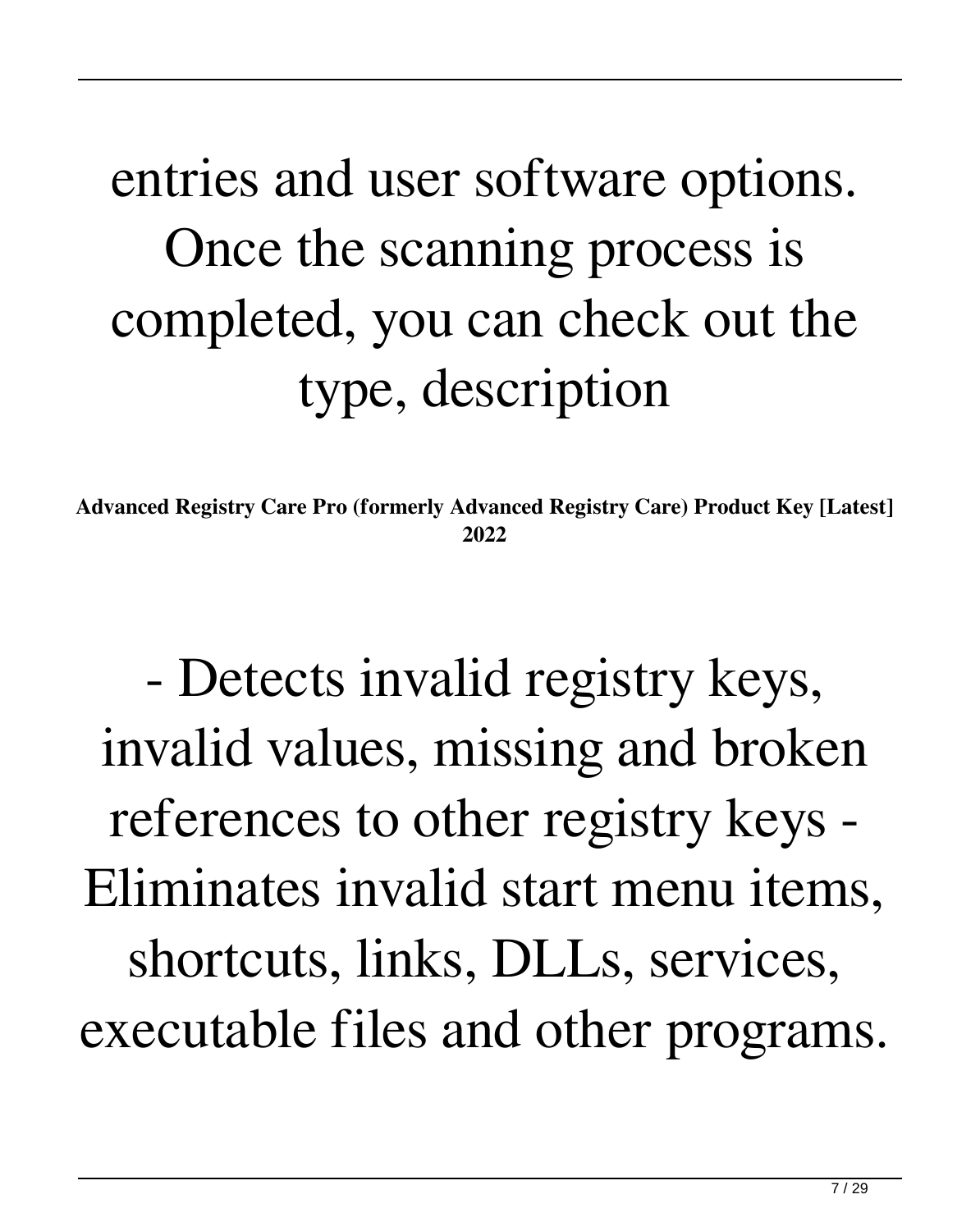- Finds and removes invalid, obsolete and incorrect software entries - Detects and deletes orphan keys, locks and properties that do not belong to their parent keys - Finds and removes unused libraries that do not belong to a used library - Search for duplicate entries and convert them to one single entry - Eliminates invalid JAVA\_HOME, CLASSPATH, PATH, and LIBPATH, as well as incorrect file associations and app-sensors -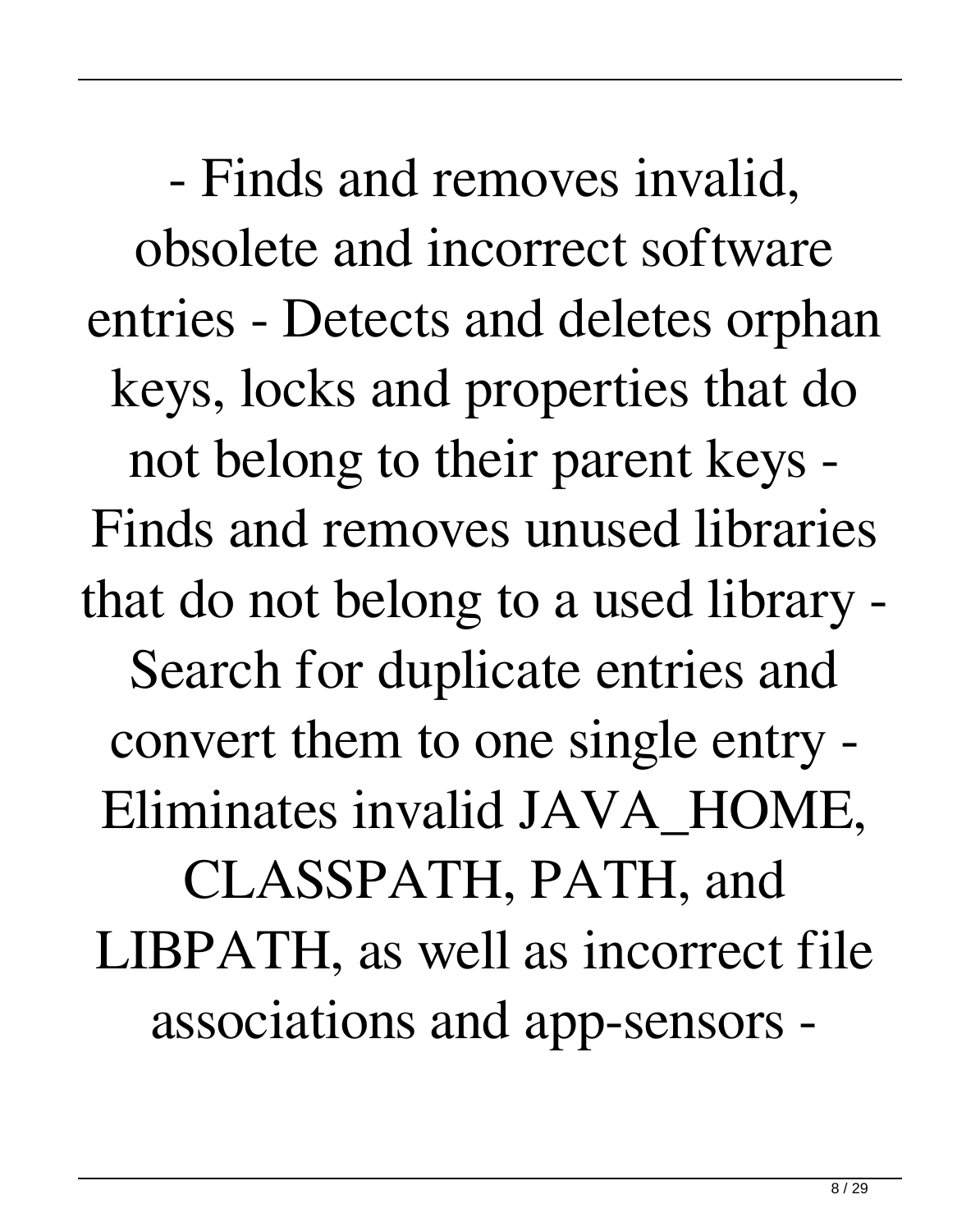Disables invalid, default, or not used system services - Identifies invalid registry entries, app-sensors, file associations and file extensions, empty registry entries and invalid file extensions. - Searches for invalid shortcuts, web links, mailto: links, POP3 and IMAP mail accounts, email addresses, URLs and other incorrect references. - Finds invalid, empty or unused program shortcuts, preferences, windows, bookmarks and search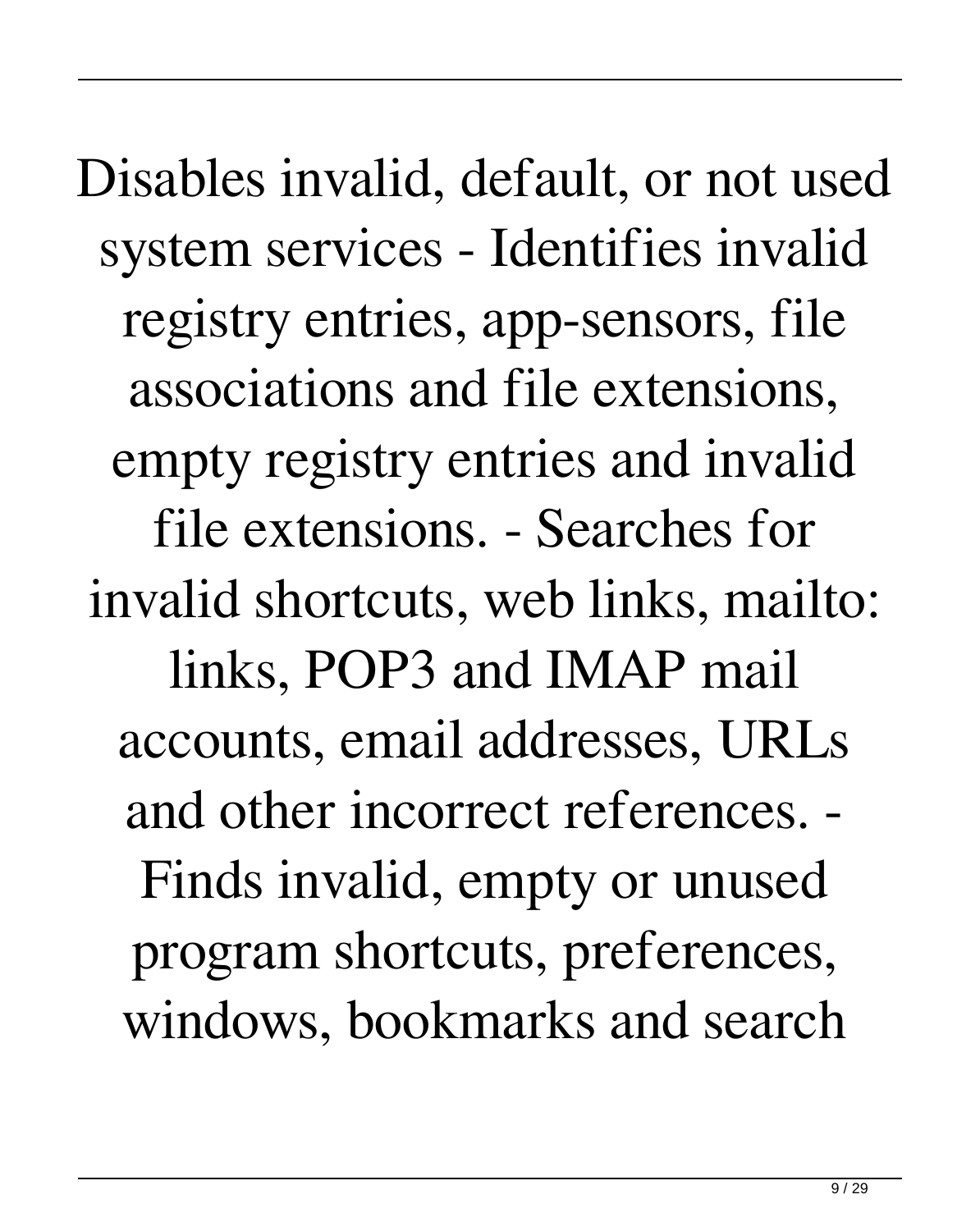engines. - Detects invalid, empty or unused startup programs and desktop items - Finds and removes invalid, empty or unused program shortcuts, shortcuts, default browser, search engines and mail clients. - Helps to disable invalid software update components or other programs. - Checks and fixes invalid entries in the Windows registry. - Search for unused Windows services - Helps to clean the internal Windows registry. - Search and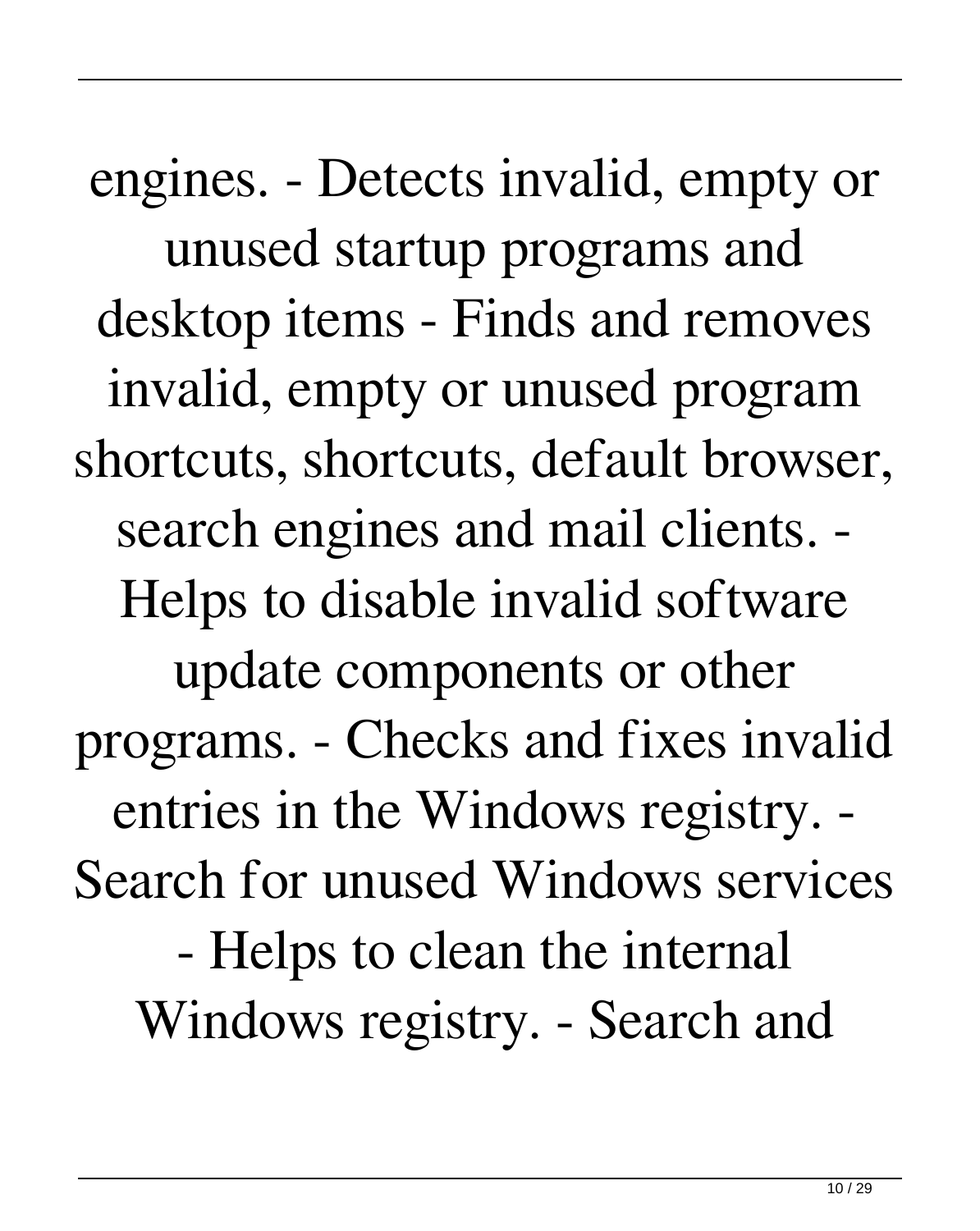remove invalid software references - Helps to create a backup of the Windows registry. - Finds and removes dead icons, shortcuts, programs, libraries and file associations. - Finds and removes invalid shortcuts, email accounts, web links, mailto: links, POP3 and IMAP mail accounts, Windows shortcuts and other incorrect references. - Detects useless and unused software shortcuts, program shortcuts, favorites and favorites. -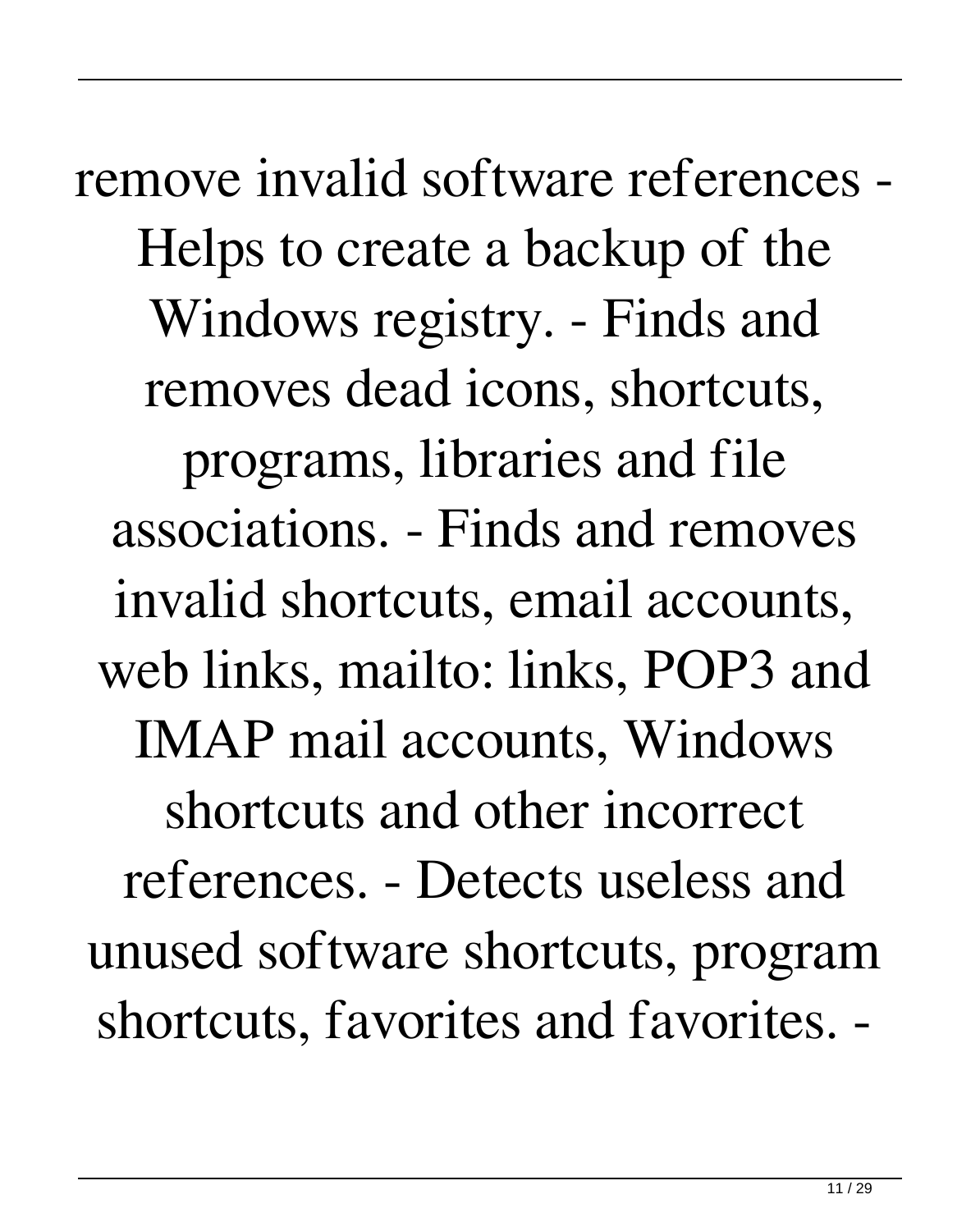Checks for useless and unused shortcuts, mail accounts and web links. - Disables invalid software update components and Windows services. - Detects invalid system tools. - Finds invalid and obsolete Windows settings and software. - Searches for invalid and outdated drivers. - Finds invalid video drivers. - Finds and removes invalid, unused, empty and extra files. - Helps to create and delete a custom exclusion list. - Finds invalid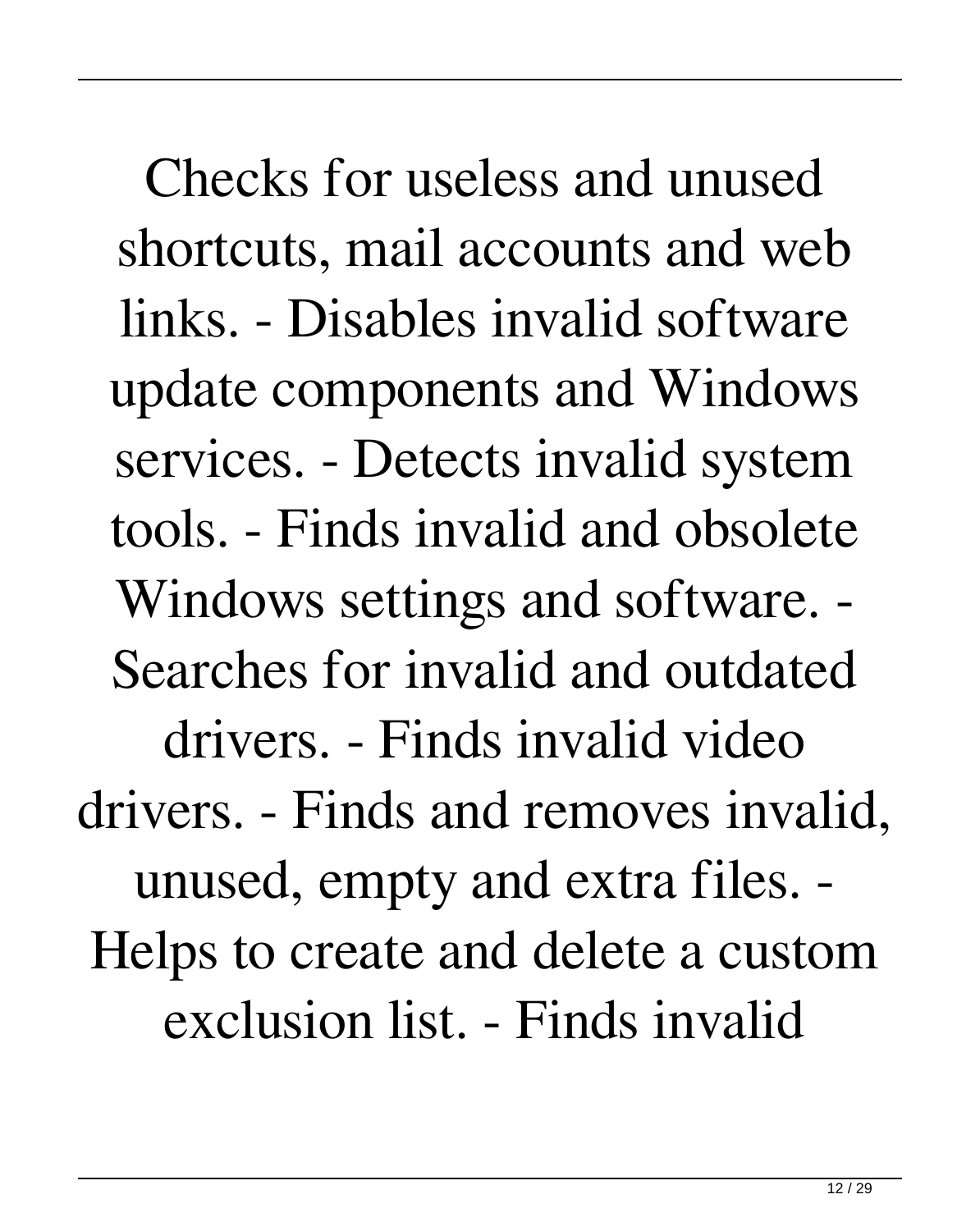### shortcut and link. 81e310abbf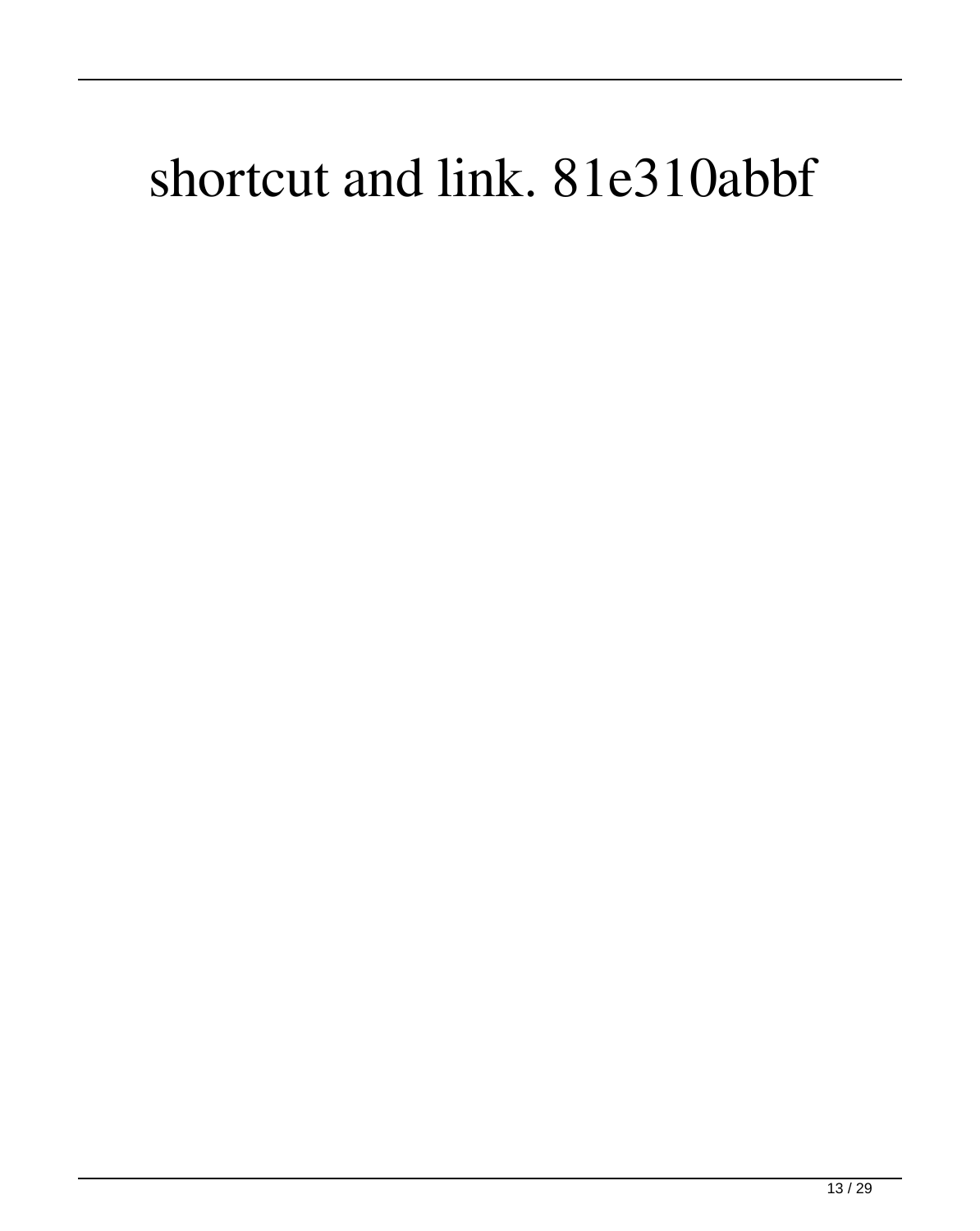**Advanced Registry Care Pro (formerly Advanced Registry Care) Crack+ Free Download**

Advanced Registry Care is an application that allows you to detect and fix any issues which occur with your Windows registry keys, in order to speed up the performance level of your system. The interface of the tool is clean and intuitive. So, you can look into ActiveX, OLE and COM entries, application paths, empty registry keys, file extensions,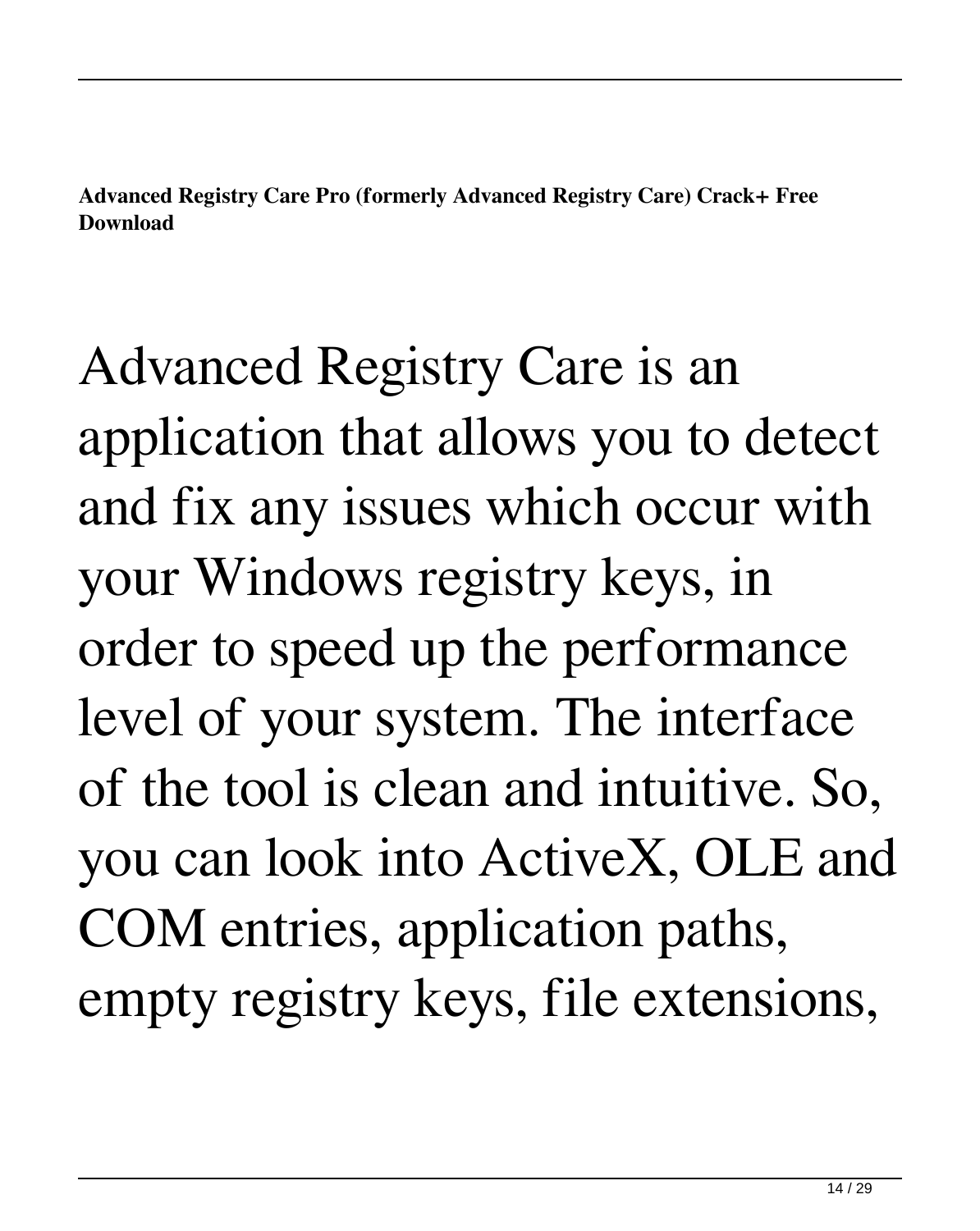the help section and invalid file associations. But Advanced Registry Care can also scan the system for invalid shortcuts, most recently used files, shared DLL sections, the sound section, start menu items, startup programs, system services and software settings, uninstall entries and user software options. Once the scanning process is completed, you can check out the type, description and location of each problem. Simply select which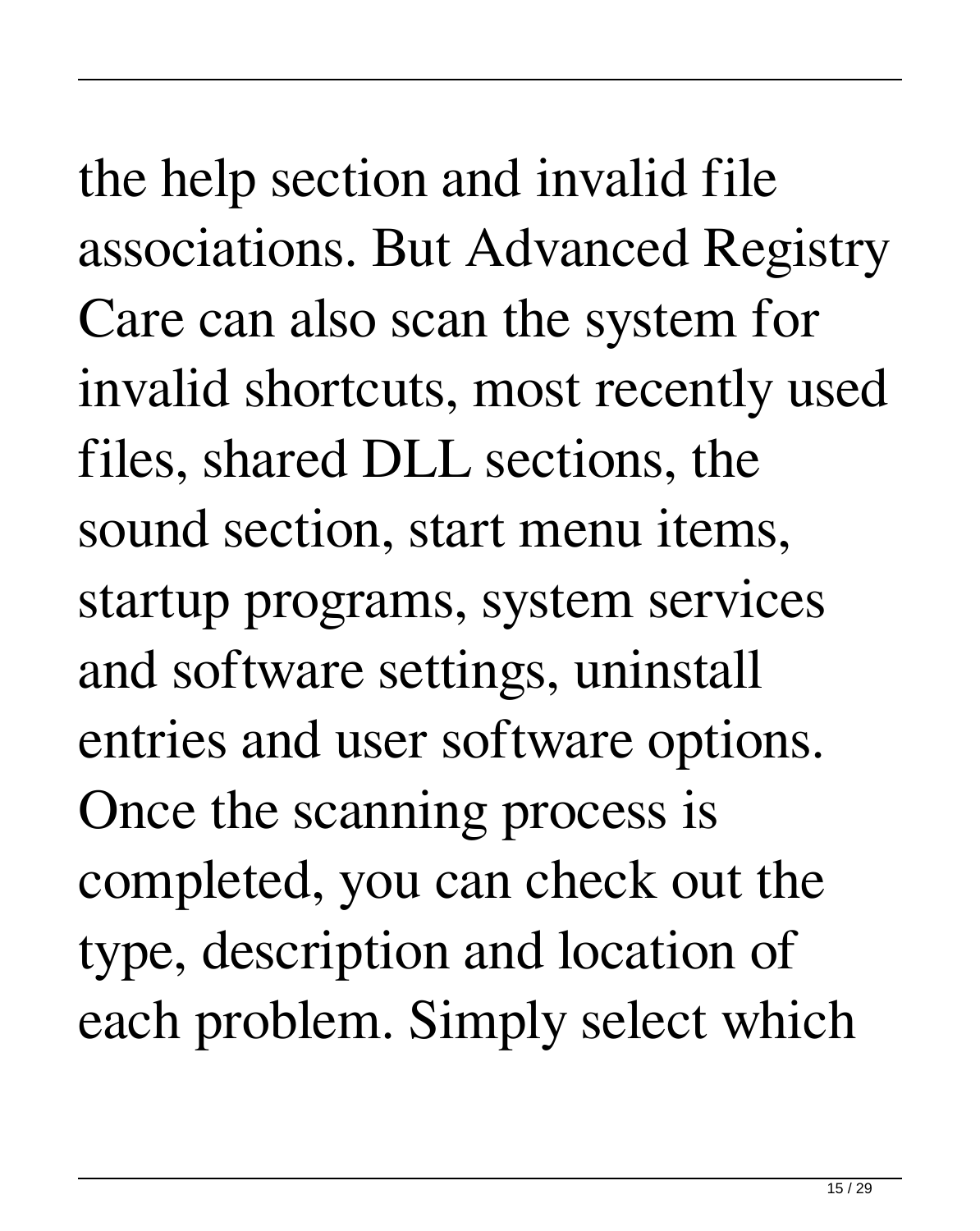keys you want to fix and let Advanced Registry Care take care of the rest. Furthermore, you can backup and restore the registry, as well as optimize its size. The application takes up a moderate amount of system resources, can guide you to a well-written help file with snapshots online, quickly finishes a task and didn't freeze, crash or pop up errors during our tests. However, you cannot create an exclusion list or schedule a task.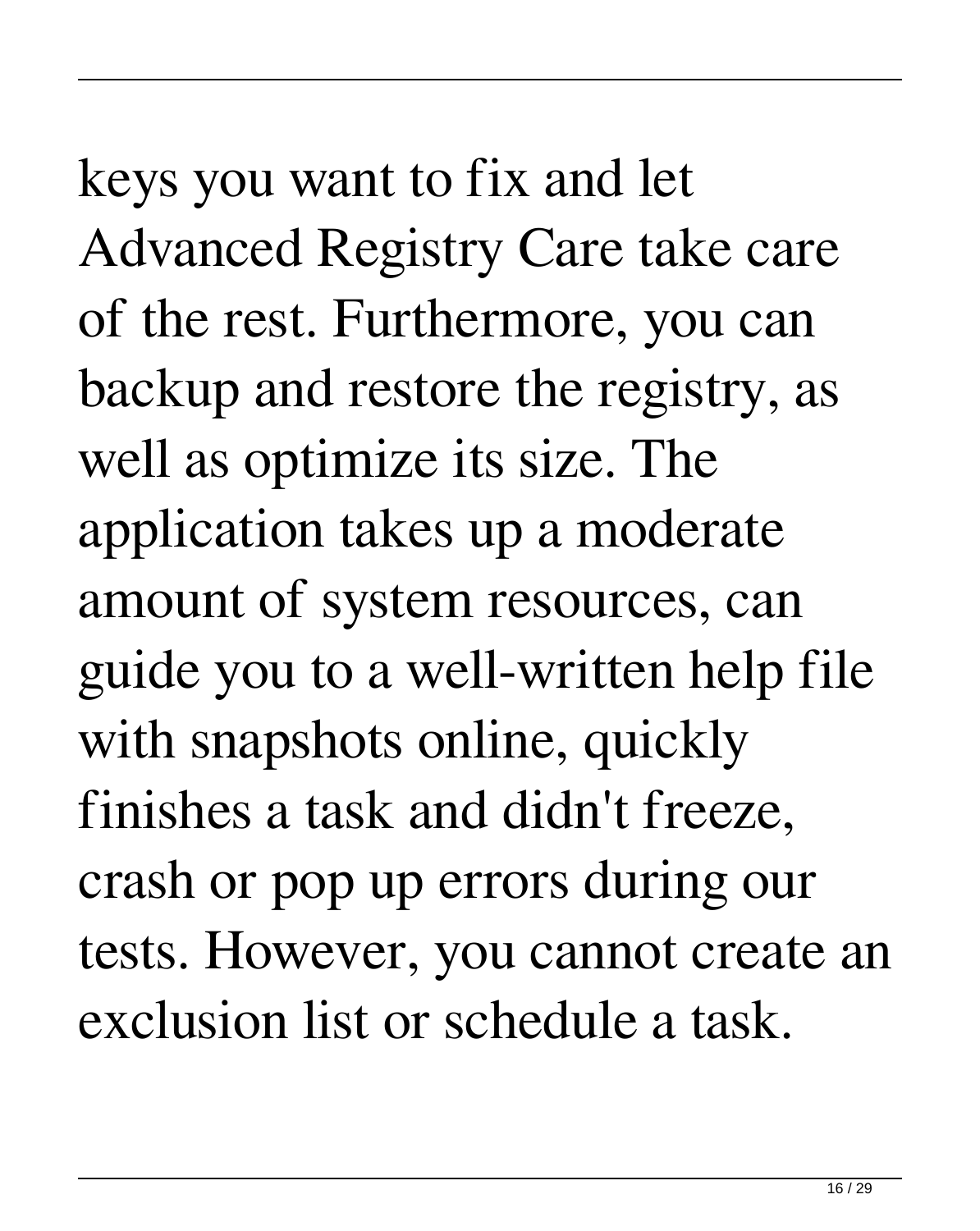But, even so, Advanced Registry Care comes packed with the necessary and suffice elements for repairing invalid registry entries and we strongly recommend it to all users. Advanced Registry Care Pro (formerly Advanced Registry Care) Info: Advanced Registry Care is an application that allows you to detect and fix any issues which occur with your Windows registry keys, in order to speed up the performance level of your system. The interface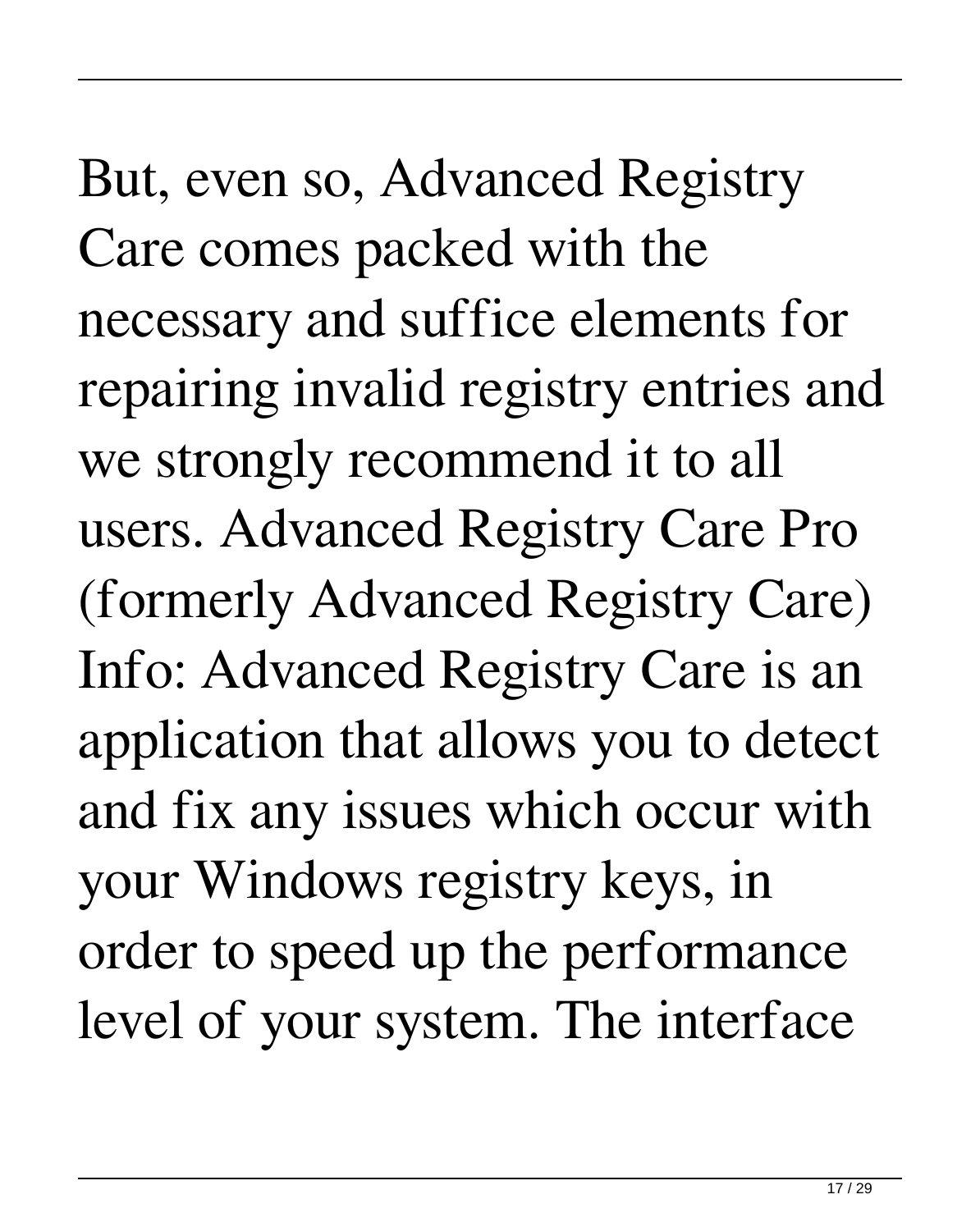of the tool is clean and intuitive. So, you can look into ActiveX, OLE and COM entries, application paths, empty registry keys, file extensions, the help section and invalid file associations. But Advanced Registry Care can also scan the system for invalid shortcuts, most recently used files, shared DLL sections, the sound section, start menu items, startup programs, system services and software settings, uninstall entries and user software options.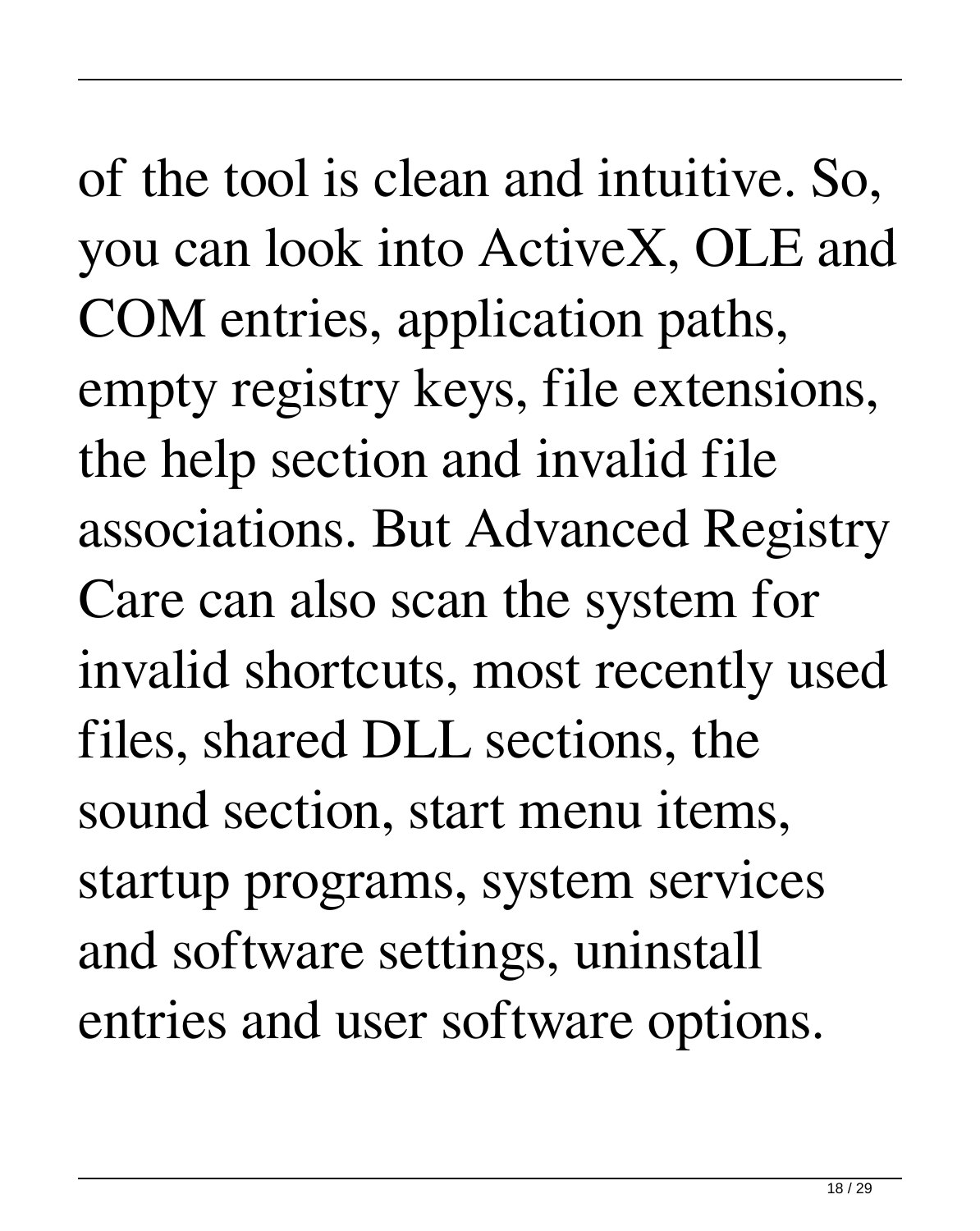Once the scanning process is completed, you can check out the type, description and location of each problem. Simply select which keys you want to fix and let Advanced Registry Care take care of the rest. Furthermore, you can backup and restore the registry, as well as optimize its size. The application takes up a moderate amount of system resources, can guide you to a well-written help file with snapshots online, quickly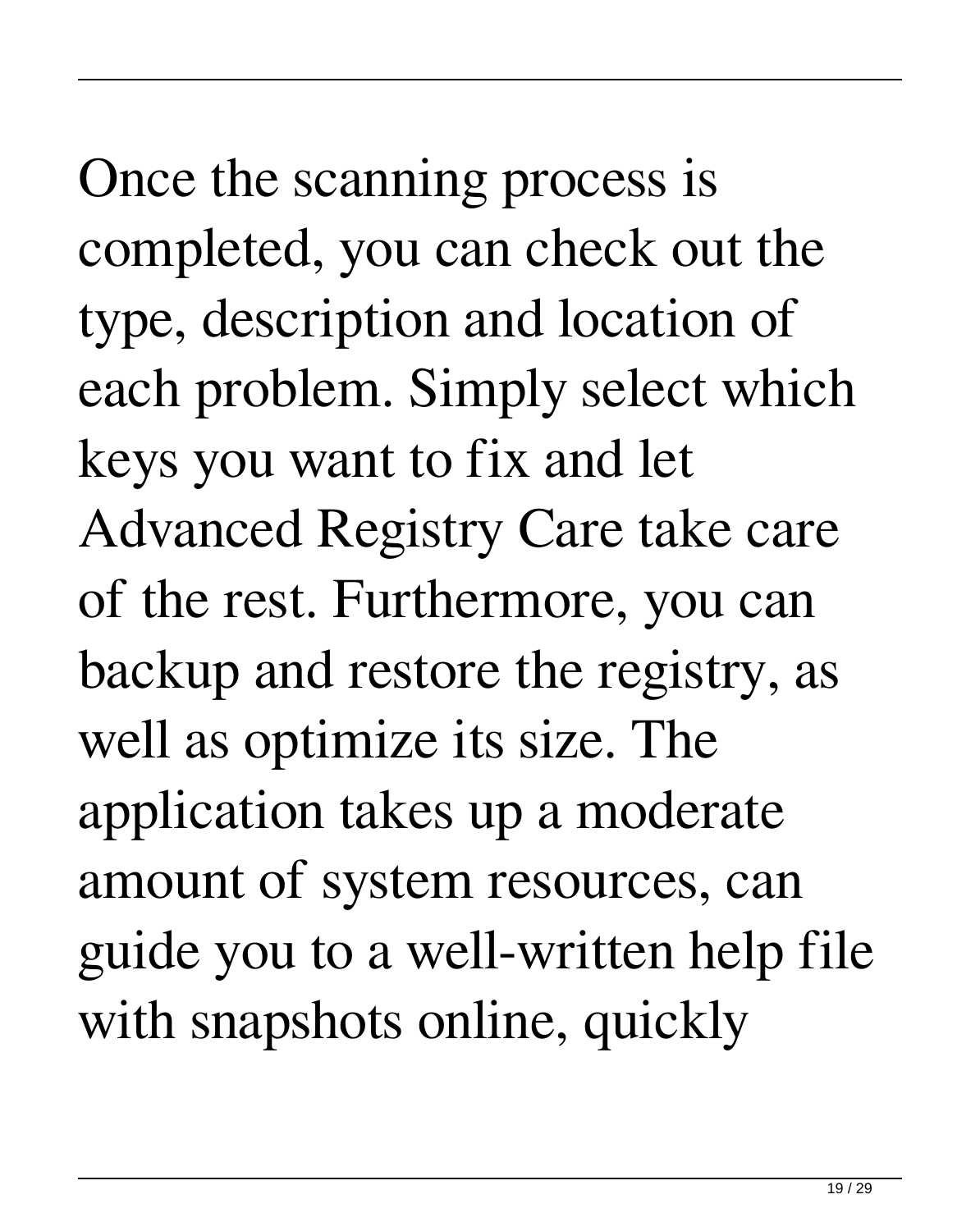### finishes a task and didn't freeze, crash or pop up errors

**What's New In Advanced Registry Care Pro (formerly Advanced Registry Care)?**

Advanced Registry Care is an application that allows you to detect and fix any issues which occur with your Windows registry keys, in order to speed up the performance level of your system. The interface of the tool is clean and intuitive. So, you can look into ActiveX, OLE and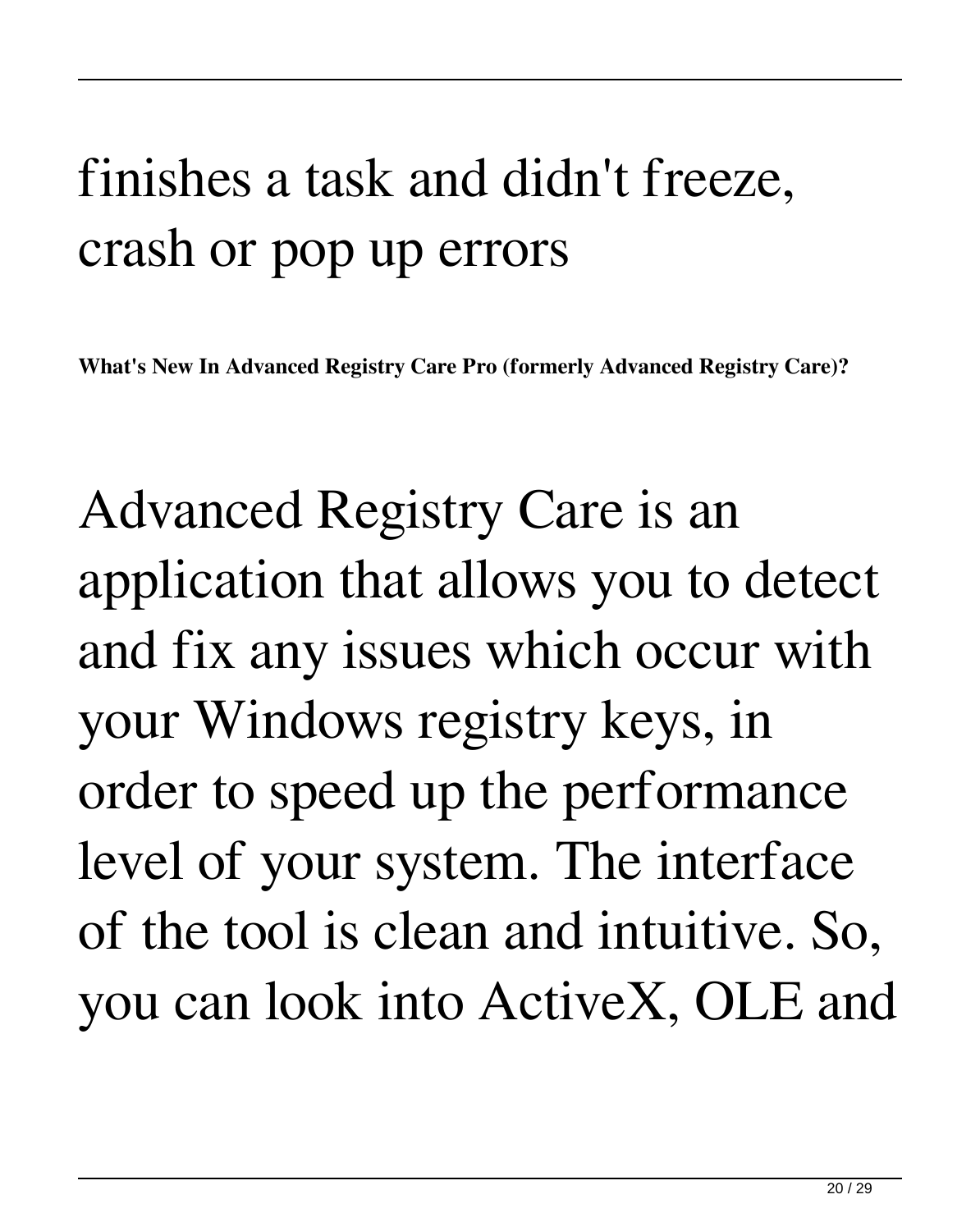COM entries, application paths, empty registry keys, file extensions, the help section and invalid file associations. But Advanced Registry Care can also scan the system for invalid shortcuts, most recently used files, shared DLL sections, the sound section, start menu items, startup programs, system services and software settings, uninstall entries and user software options. Once the scanning process is completed, you can check out the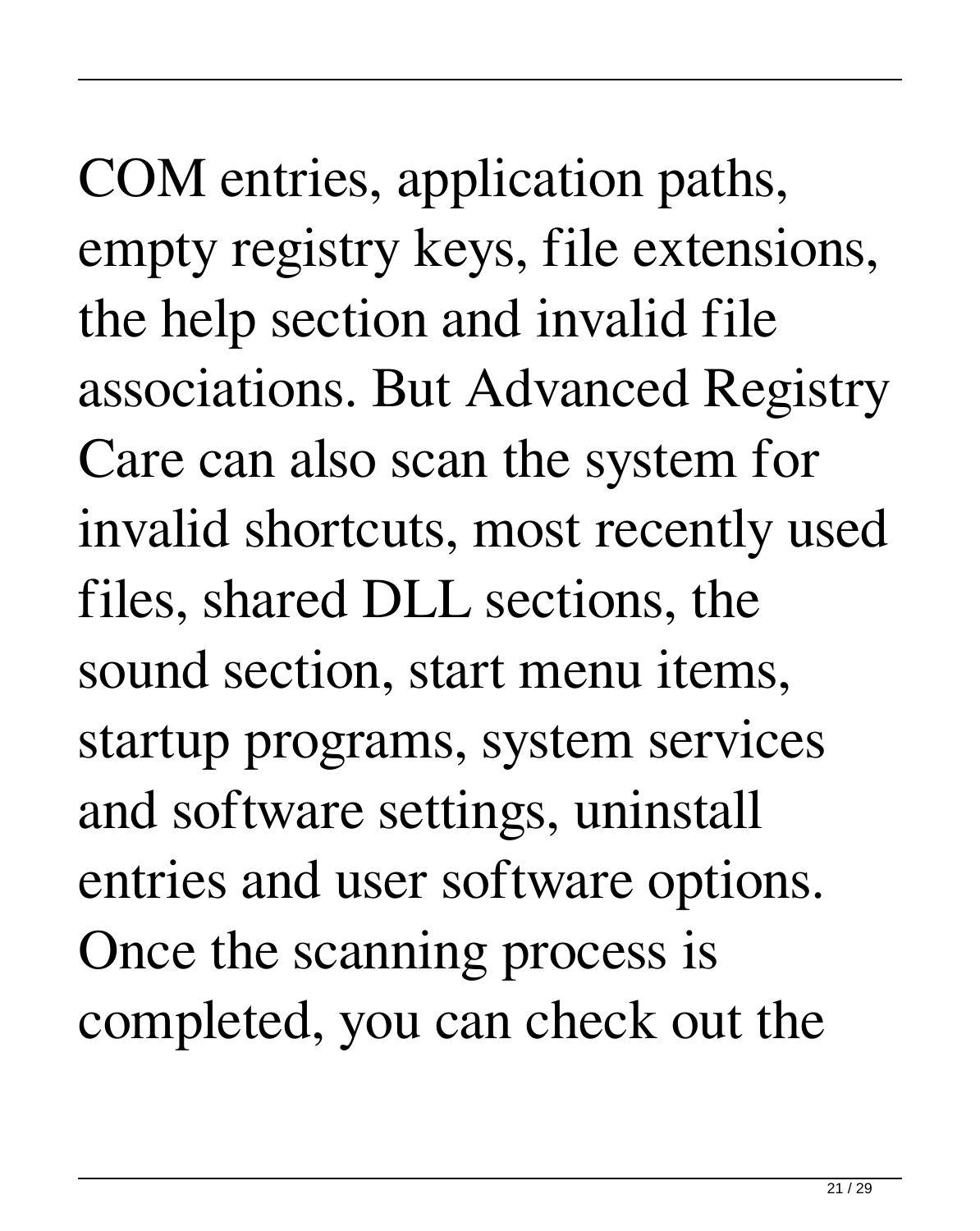type, description and location of each problem. Simply select which keys you want to fix and let Advanced Registry Care take care of the rest. Furthermore, you can backup and restore the registry, as well as optimize its size. The application takes up a moderate amount of system resources, can guide you to a well-written help file with snapshots online, quickly finishes a task and didn't freeze, crash or pop up errors during our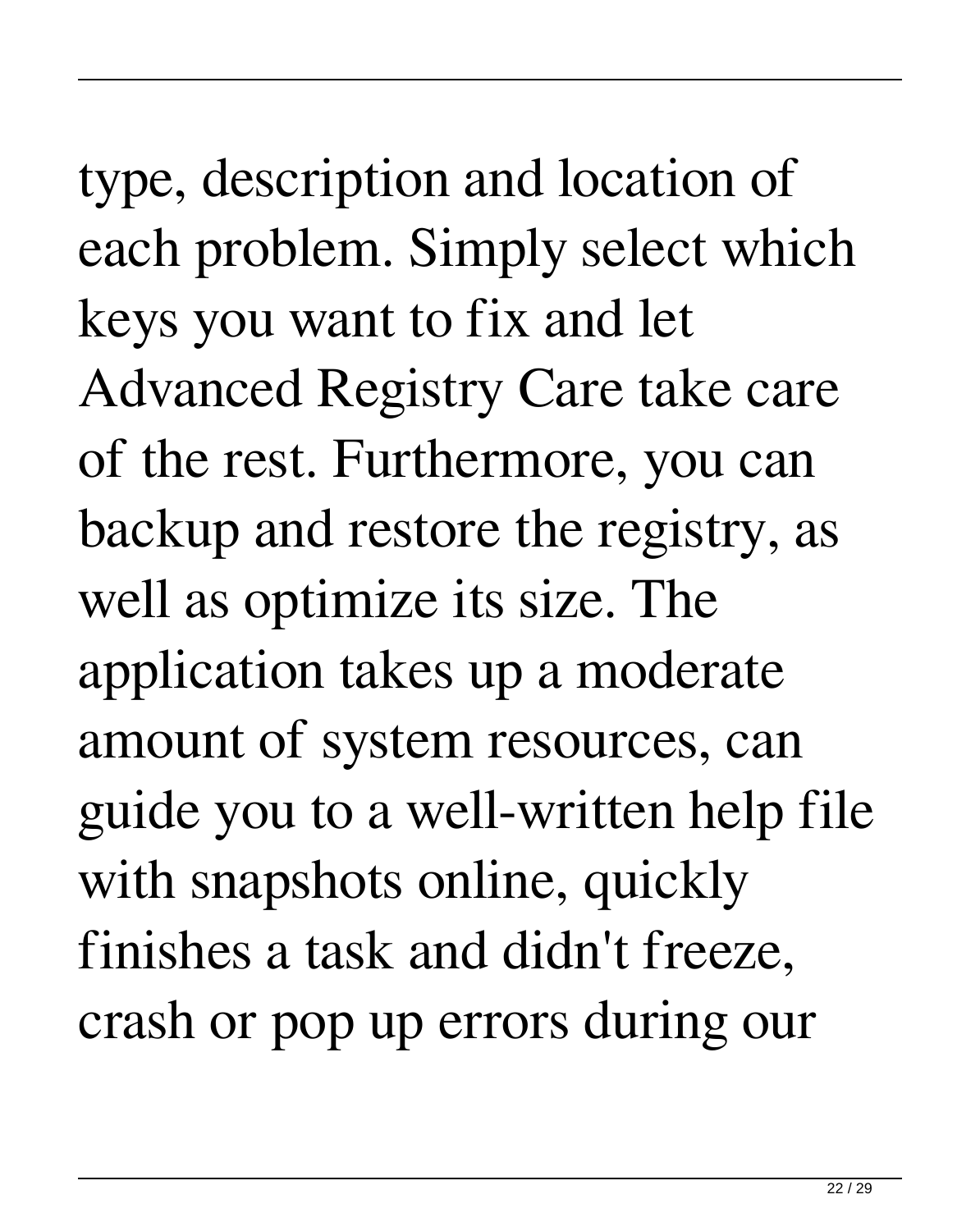tests. However, you cannot create an exclusion list or schedule a task. But, even so, Advanced Registry Care comes packed with the necessary and suffice elements for repairing invalid registry entries and we strongly recommend it to all users. Related Software Advanced Registry Care. Ultimate Edition 7.0 Advanced Registry Care (formerly Advanced Registry Care) is an application that allows you to detect and fix any issues which occur with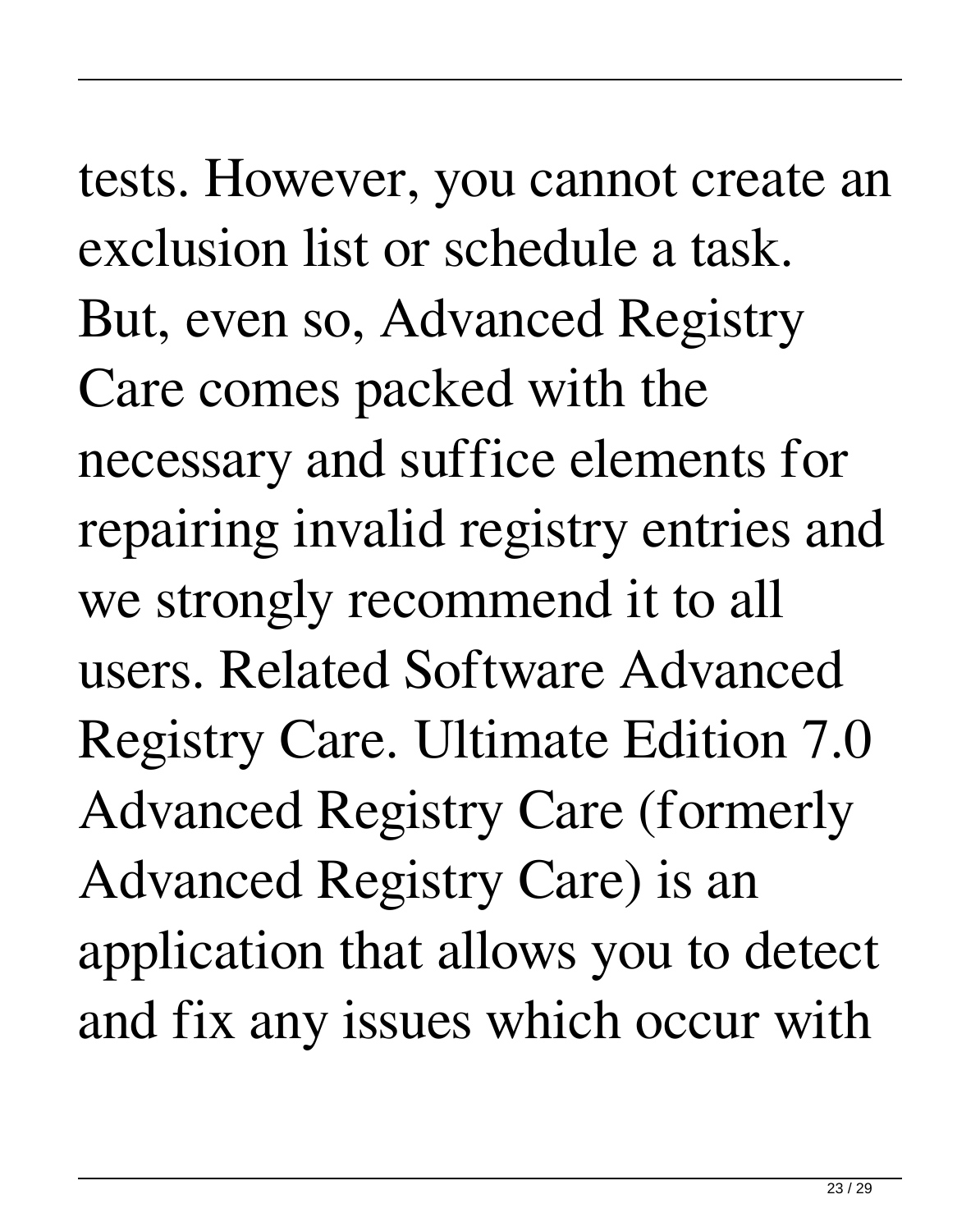your Windows registry keys, in order to speed up the performance level of your system. The interface of the tool is clean and intuitive. So, you can look into ActiveX, OLE and COM entries, application paths, empty registry keys, file extensions, the help section and invalid file associations. But Advanced Registry Care can also scan the system for invalid shortcuts, most recently used files, shared DLL sections, the sound section, start menu items,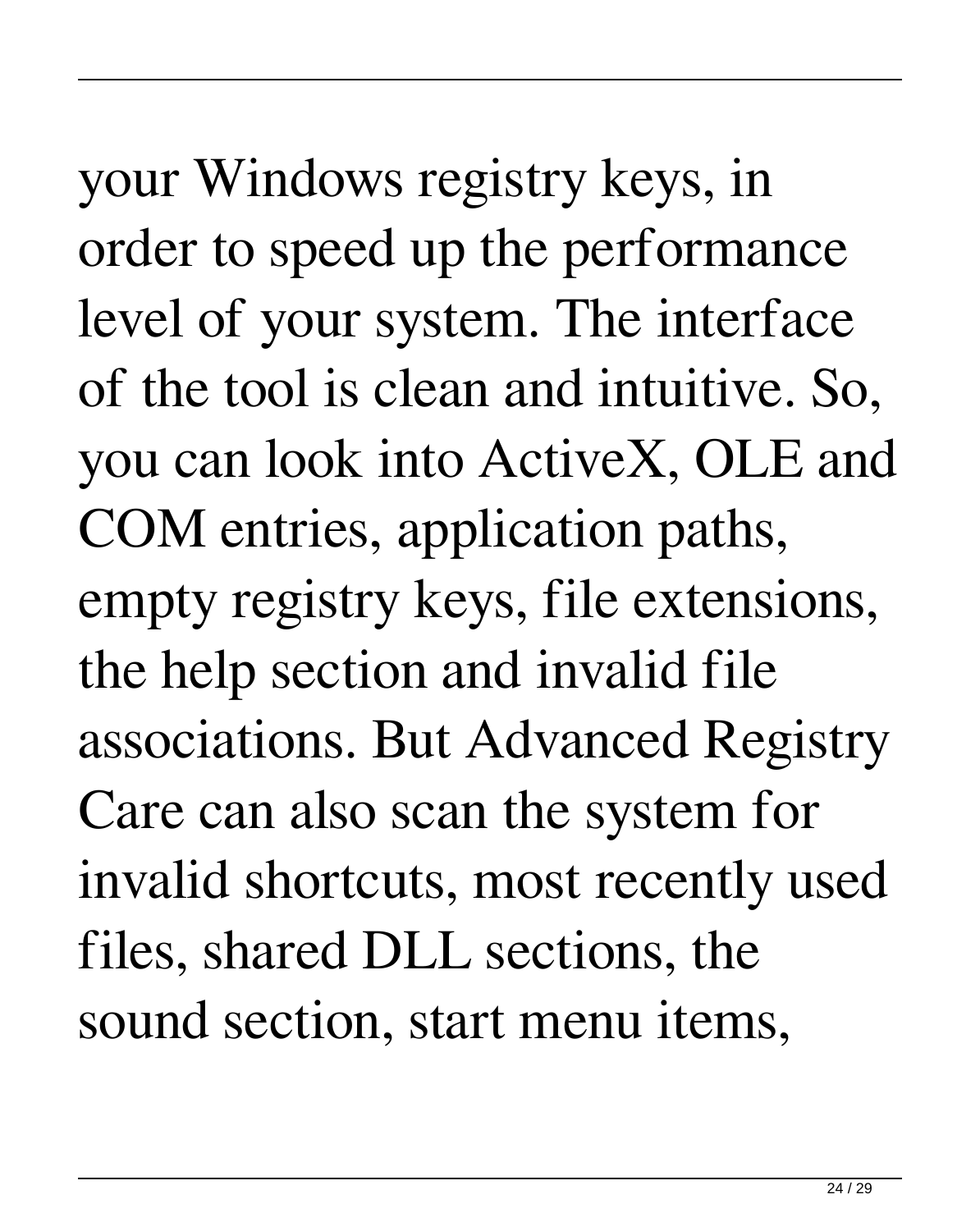startup programs, system services and software settings, uninstall entries and user software options. Once the scanning process is completed, you can check out the type, description and location of

each problem. Simply select which keys you want to fix and let

Advanced Registry Care take care of the rest. Furthermore, you can backup and restore the registry, as well as optimize its size. The application takes up a moderate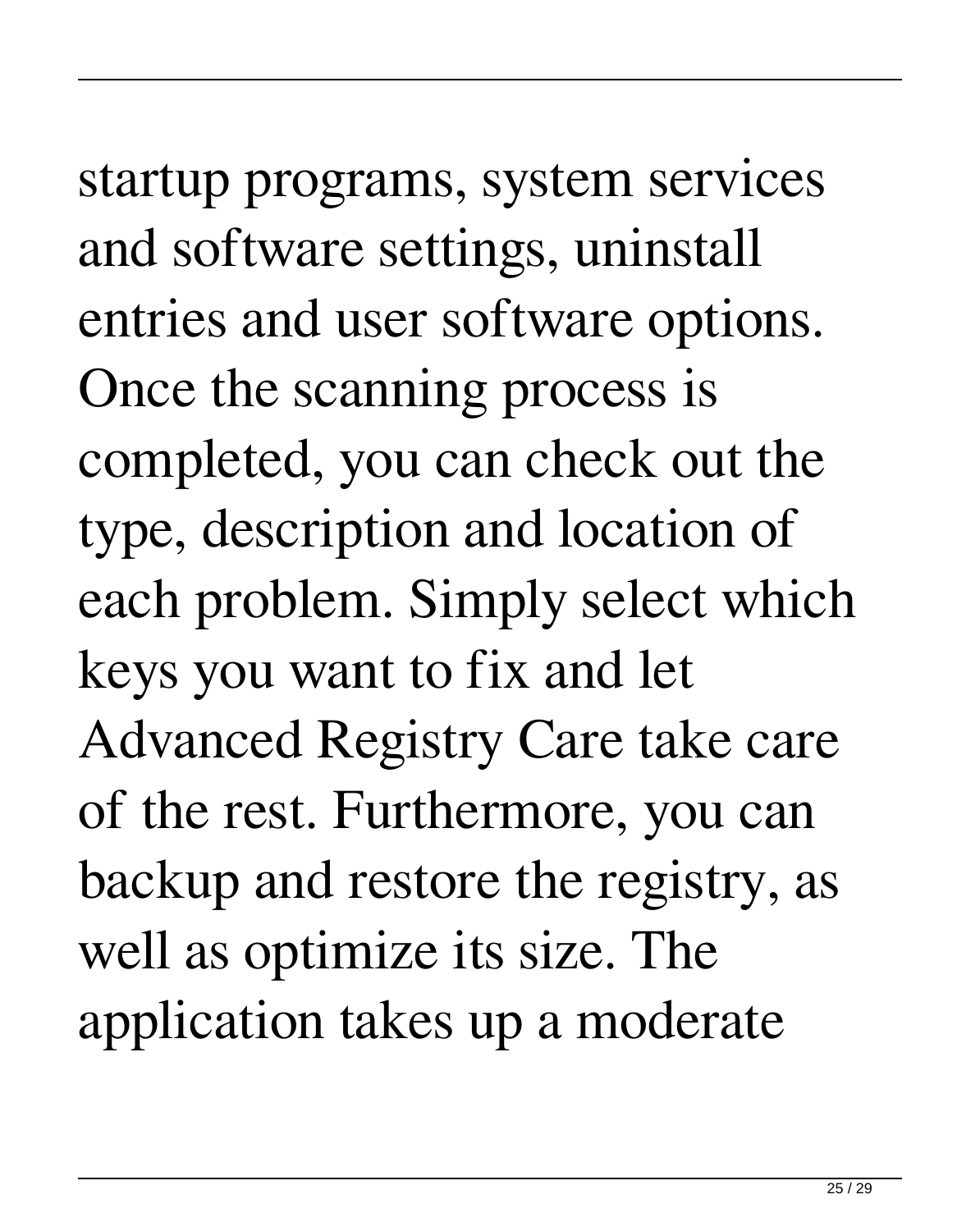# amount of system resources, can guide you to a well-written help file with snapshots online, quickly finishes a task and didn't freeze, crash or pop up errors during our tests. However, you cannot create an exclusion list or schedule a task. But, even so, Advanced Registry Care comes packed with the necessary and suffice elements for repairing invalid registry entries and we strongly recommend it to all

users. Advanced Registry Care Pro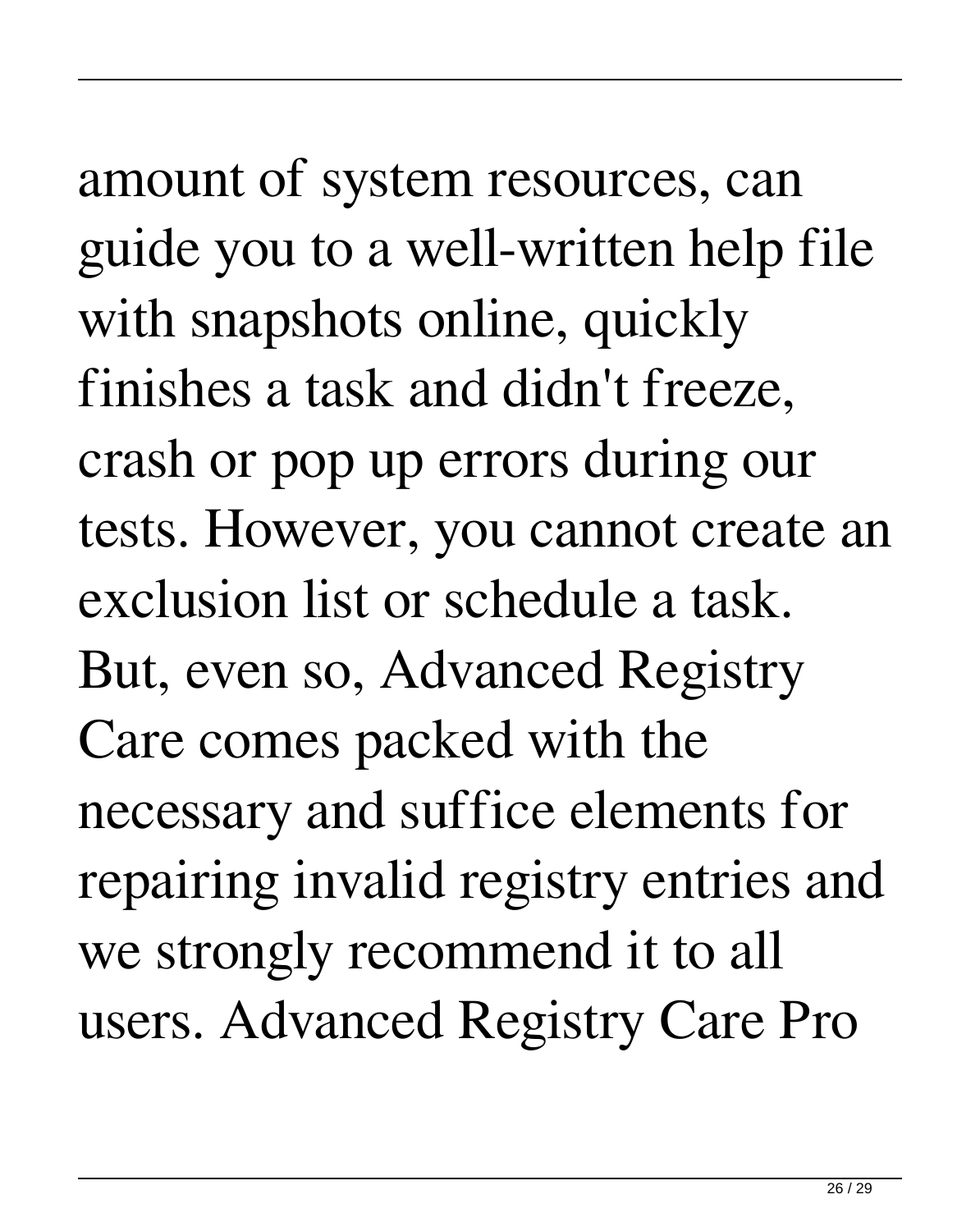(formerly Advanced Registry Care) 7.0 Advanced Registry Care (formerly Advanced Registry Care)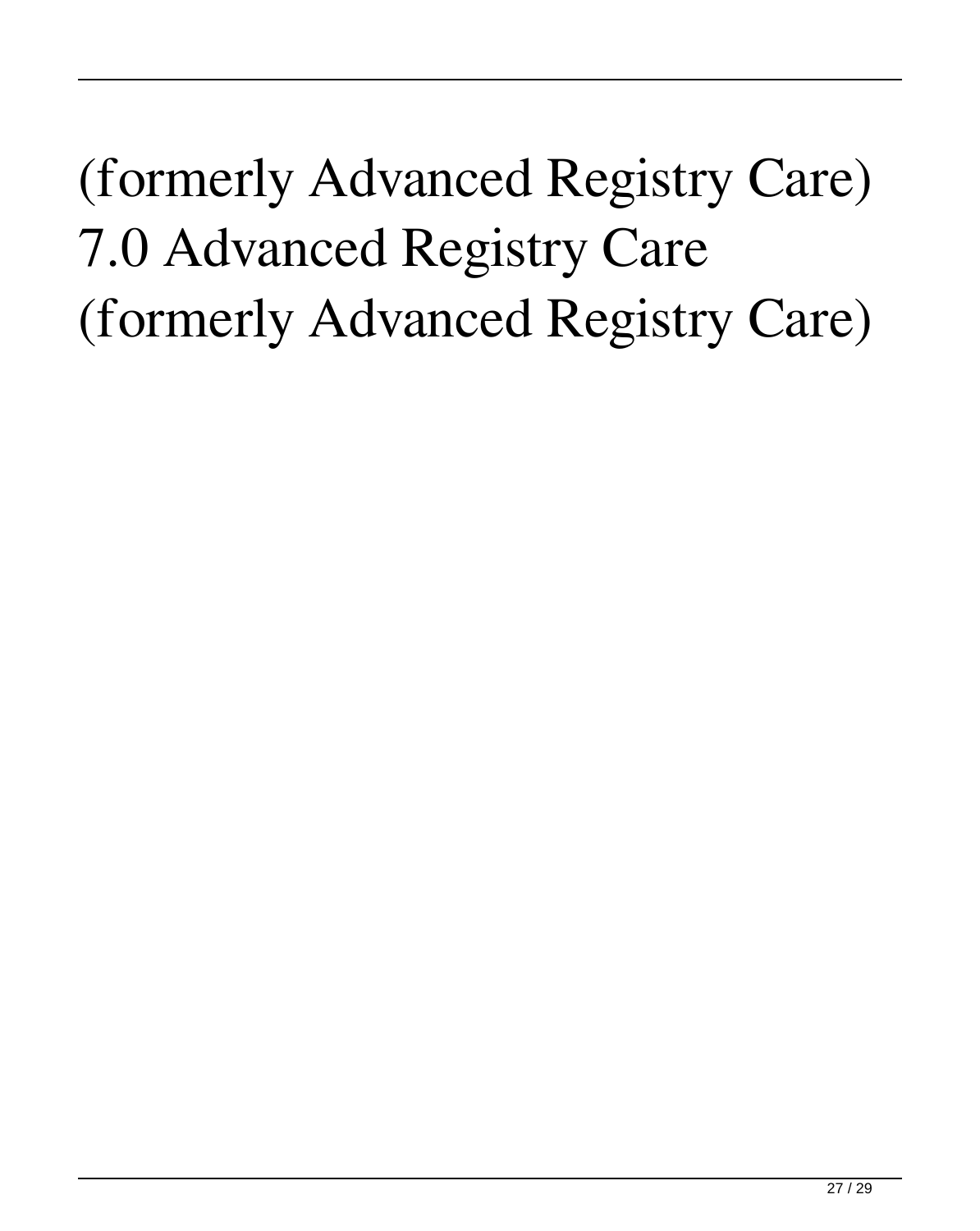Minimum: OS: Windows 7 64-bit (x64) / Windows 8 64-bit (x64) Processor: 1.8 GHz (2.4 GHz is recommended) Memory: 2 GB RAM Graphics: NVIDIA Geforce 8800 GTS 512 Recommended: Processor: 2.4 GHz (2.8 GHz is recommended) Memory: 4 GB RAM Graphics:

Related links: